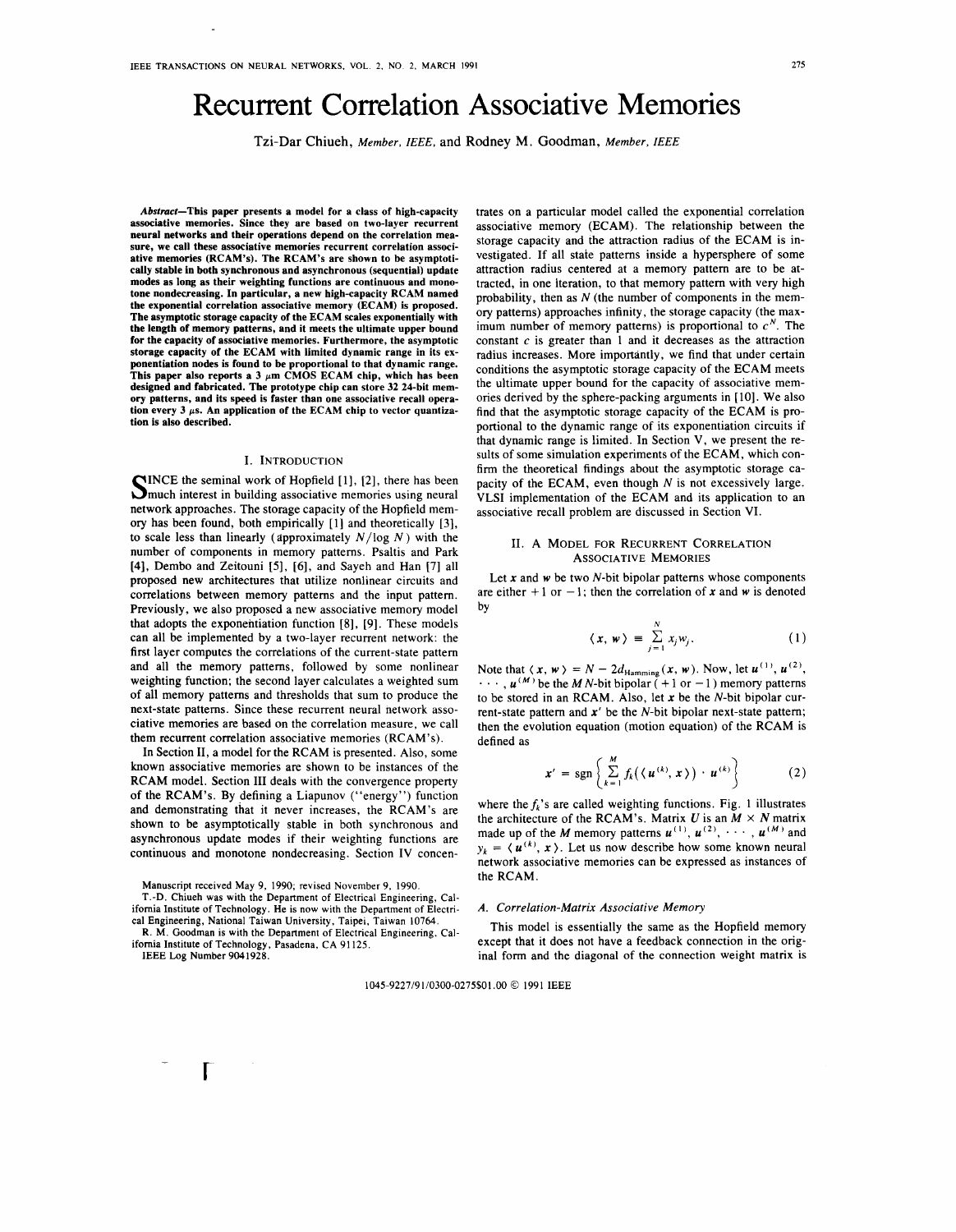

Fig. 1. Architecture of the recurrent correlation associative memories. Matrix U is an  $M \times N$  matrix made up of M N-bit bipolar  $(+1 \text{ or } -1)$  memory patterns,  $u^{(k)}$ ,  $k = 1, 2, \dots$ , M. x and x' are the current-state and the next-state patterns, respectively. The  $f_k$ 's are the weighting functions.

not zeroed [11], [12). The connection weight matrix is given by

$$
T_{ij} = \sum_{k=1}^{M} u_i^{(k)} \cdot u_j^{(k)}.
$$

It is easily shown that the correlation-matrix associative memory is an instance of the RCAM with all  $f_k$ 's equal to  $f(\cdot)$  and

$$
f(t) \equiv t.
$$

# **B.** *High-Order Correlation Associative Memory*

In these types of associative memories [4], the evolution equation is (2) with all  $f_k$ 's equal to  $f(\cdot)$  and

$$
f(t) \equiv (N+t)^q
$$

where  $q$  is an integer greater than 1. The storage capacity of the high-order correlation associative memory is asymptotically proportional to  $N<sup>q</sup>$ .

#### C. *Potential-Function Correlation Associative Memory*

Dembo and Zeitouni [5], [6] and Sayeh and Han [7] independently introduced similar models that utilize a potential-type function. Originally, they are continuous-time systems with real-valued patterns. Nonetheless, it is straightforward to express these models in discrete-time formulation with bipolar patterns. The evolution equation then takes the form of (2) with all  $f_k$ 's equal to  $f(\cdot)$  and

$$
f(t) = (N-t)^{-L}
$$

where  $L \geq 1$ . The storage capacity of this model grows exponentially with the number of components in memory patterns [6]. The primary disadvantage of this model is that hardware implementation of the potential function can be cumbersome.

# *D. Exponential Correlation Associative Memory*

r  $\mathbf{T}$ 

We have introduced the exponential correlation associative memory **(ECAM),** which is an instance of the **RCAM** with all  $f_k$ 's equal to an exponentiation function [8], [9], i.e.,

$$
f_k(t) \equiv a^t
$$

where  $a > 1$ . The storage capacity of the ECAM will be explored in Section IV.

### *F. Other Recurrent Correlation Associative Memories*

In principle, as soon as one comes up with a weighting function  $f(\cdot)$ , one builds an **RCAM**. However, the important thing is to find a weighting function that is easy to implement and that produces an **RCAM** that is asymptotically stable and has a large storage capacity. In the next section, we will present a condition on the weighting function  $f(\cdot)$  that is sufficient for the asymptotic stability of the corresponding **RCAM.** 

#### III. THE CONVERGENCE PROPERTY OF THE **RCAM's**

Since the RCAM's are based on a recurrent network structure, understanding their asymptotic behavior is important. Hopfield [1] proved that his model is asymptotically stable when running in the asynchronous update mode (when only one neuron in the output layer updates itself at a time). At first, he introduced a Liapunov ("energy") function of the system, and went on to demonstrate that the Liapunov function either decreases or stays the same after each iteration. Moreover, he showed that the energy function has a lower bound and that the system cannot stay at the same energy level forever. These facts imply that the Hopfield memory will eventually reach a stable state with minimum "energy" level. However, if the Hopfield memory is running in the synchronous update mode (all neurons in the output layer update themselves at the same time), it may not converge to a fixed point, but may instead become oscillatory between two states [13). In this section, we prove that the first four **RCAM's** in the previous section are all asymptotically stable in both synchronous and asynchronous update modes.

To begin with, let us introduce a lemma.

*Lemma 1:* Let  $f(t)$  be continuous and monotone nondecreasing over  $[-N, N]$ ; then the RCAM with the following evolution equation,

$$
x' = \text{sgn}\left\{\sum_{k=1}^{M} f\left(\langle \boldsymbol{u}^{(k)}, \boldsymbol{x}\rangle\right) \cdot \boldsymbol{u}^{(k)}\right\}
$$

is asymptotically stable in both synchronous and asynchronous (sequential) update modes.

*Proof'* see Appendix I.

*Theorem 2:* The first four **RCAM**'s in the previous section are all asymptotically stable in both synchronous and asynchronous (sequential) update modes.

*Proof'* First of all, all four weighting functions in the previous section are continuous. Also, for any  $t_1 > t_2$ , we have

$$
t_1 \ge t_2
$$
  
\n
$$
(N + t_1)^q \ge (N + t_2)^q
$$
  
\n
$$
(N - t_1)^{-L} \ge (N - t_2)^{-L}
$$
  
\n
$$
a^{t_1} \ge a^{t_2}
$$

where  $q > 1$ ,  $L \ge 1$ , and  $a > 1$ . Consequently, Lemma 1 can be applied and the theorem proved.

The significance of Lemma 1 is that it ensures that one can employ any continuous, monotone nondecreasing weighting function and the resulting RCAM will be asymptotically stable in both synchronous and asynchronous update modes. This

مستبرد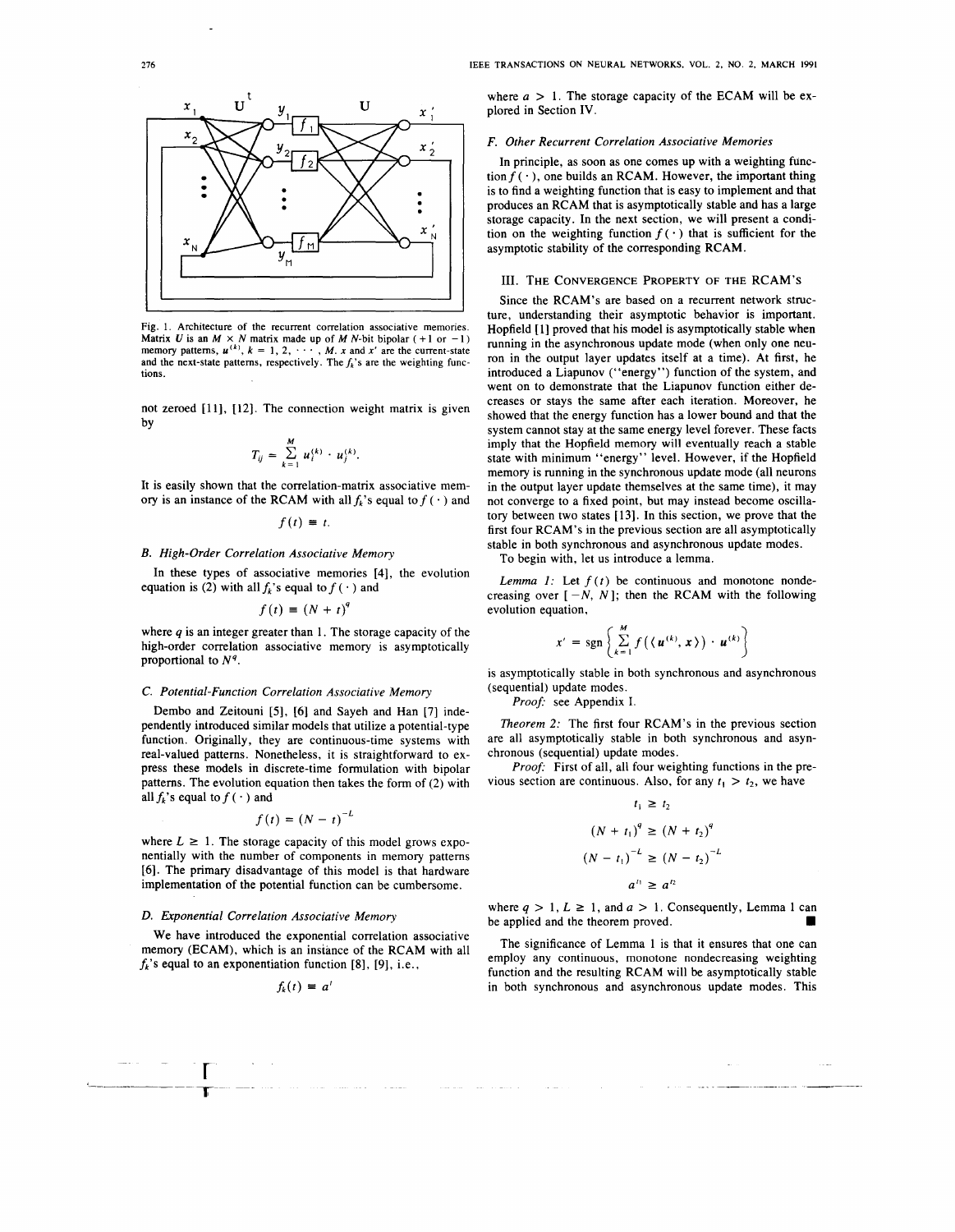proves to be very helpful when it comes to hardware implementation of RCAM's, because any physical device exhibits some deviation from its ideal characteristic. Accordingly, as long as the real response of the nonlinear circuits is continuous and monotone nondecreasing, the **RCAM** will always be asymptotically stable, although its performance in storage capacity and error-correction ability may become poorer. However, Lemma 1 gives only a sufficient condition for an RCAM to be stable; it says nothing about necessary conditions.

## IV. THE CAPACITY AND THE ATTRACTION RADIUS OF THE ECAM

The ECAM seems to be the one RCAM that is most amenable to VLSI implementation; therefore this section is devoted to an exploration of the storage capacity and the attraction radius of the ECAM. Our definition of the storage capacity is somewhat similar to that given by McEliece *et al.* [3]. Suppose we choose  $M = M(N)$  N-bit memory patterns at random, program an ECAM with those *M* patterns, and initialize that ECAM with an input pattern  $r(r = \rho N$ , and  $0 \le \rho < 1/2$ ) bits away from the nearest memory pattern. We then ask, as  $N \rightarrow \infty$ , what the greatest rate of growth of  $M(N)$  is so that after one iteration the bit-error probability (the probability that a bit in the nextstate pattern is different from the corresponding bit in the near-<br>est memory pattern) is less than  $(4\pi T)^{-1/2}e^{-T}$ , where T is a fixed and large number. By adjusting  $T$ , one can make a tradeoff between the bit-error probability and the storage capacity of an **ECAM.** 

To begin with, assume that all MN-bit memory patterns  $u^{(k)}$ ,  $k = 1, 2, \dots, M$ , are randomly chosen; in other words, each bit in any of the M memory patterns is the outcome of a Bernoulli trial  $(+1 \text{ or } -1)$ . Let us now present the theorem about the storage capacity of the ECAM.

*Theorem 3:* Suppose an ECAM is loaded with

$$
M(N) = \begin{cases} \left[a^4/(4T)\right] 2^{N(1-3C(\rho'))} + 1\\ \text{if } \rho' \ge \left(1 + a^2\right)^{-1} \\ \left[a^4/(4T)\right] 2^N \left[\left(1 + a^{-2}\right) a^{2\rho'}\right]^{-N} + 1 \end{cases} \tag{3}
$$

*N*-bit memory patterns, where  $\rho' = \rho + (1/N)$ ,  $0 \le \rho < 1/2$ , and  $\mathcal{K}(\rho')$  is the binary information entropy of  $\rho'$ . If the current-state pattern  $x$  is  $\rho N$  bits away from the nearest memory pattern, then as  $N \to \infty$ , the bit-error probability ( $P_e$ ) is less than  $(4\pi T)^{-1/2} e^{-T}$ .

*Proof-* Only an outline of the proof is given here; details can be found in Appendix II. Since the current-state pattern  $x$ is assumed to be  $\rho N$  bits away from the nearest memory pattern, say  $\mathbf{u}^{(l)}$ , the evolution equation then takes the form

$$
x' = \text{sgn}\left\{\sum_{k=1}^{M} a^{(u^{(k)},x)} u^{(k)}\right\}
$$
  
= sgn $\left\{a^{N(1-2\rho)}u^{(l)} + \sum_{k=1,k\neq 1}^{M} a^{(u^{(k)},x)} u^{(k)}\right\}.$ 

Considering only the *i*th component of *x'* and letting  $u_i^{(1)} = -1$ without loss of generality yields

r

$$
x'_{i} = \text{sgn}\left\{-a^{N(1-2\rho)} + \sum_{k=1, k \neq 1}^{M} a^{\langle u^{(k)}, x \rangle} u^{(k)}_{i}\right\}.
$$
 (4)

Note that the second term of the argument of the sgn function in (4) is a sum of  $(M - 1)$  independent, identically distributed (i.i.d.) random variables.

Now define

$$
\omega_k = a^{(u^{(k)},x)} u_i^{(k)}, \qquad k = 1, 2, \cdots, M
$$

and let

$$
\omega = \sum_{k=1, k \neq l}^{M} \omega_k
$$
  

$$
\nu = \sum_{k=1}^{M} \omega_k = -a^{N(1-2\rho)} + \omega.
$$

After some lengthy derivation (see Appendix II), we have the following results in order:

$$
E[\omega] \ll a^{N(1-2\rho)}
$$

and

$$
\text{Var}\left[\,\omega\right] < a^{2N(1-2\rho)}/(2\,T).
$$

As N,  $M \rightarrow \infty$ , the central limit theorem [14] can be applied, which leads to

$$
P_e = \text{Prob} \left[ v > 0 \right] = \text{Prob} \left[ \omega > a^{N(1-2\rho)} \right] \\
&< \left( 4\pi T \right)^{-1/2} e^{-T}.\n\tag{5}
$$

Therefore, we conclude that the ECAM has a storage capacity that scales *exponentially* with N-the number of bits in the memory patterns. In other words, the ECAM can store  $c^N$  memory patterns-all N-bit wide-and still be capable of some error correction. The base constant *c* actually depends on two parameters, *a* and p. Refer to Fig. 2 and see how *c* decreases with smaller  $a$  and larger  $\rho$ . Also note that  $c$  is never less than 1. More importantly, in the case where  $\rho' \geq (1 + a^2)^{-1}$ , one has, as  $N \rightarrow \infty$ ,

$$
[\log_2 M(N)]/N = 1 - \mathfrak{K}(\rho') + [4 \log_2 (a)
$$

$$
- \log_2 (4T)]/N
$$

$$
\simeq 1 - \mathfrak{K}(\rho')
$$

$$
\simeq 1 - \mathfrak{K}(\rho).
$$

Hence, when  $\rho' \ge (1 + a^2)^{-1}$  the asymptotic storage capacity of the ECAM meets the ultimate upper bound for the capacity of associative memories [10] (the  $a = \infty$  curve in Fig. 2).

This exponential capacity is very attractive; however, the dynamic range required of the exponentiation circuit also grows exponentially with *N.* In any real implementation, this requirement is very difficult to meet, if not impossible. In a typical CMOS VLSI process, a transistor operating in the subthreshold region working as an exponentiation circuit has a dynamic range of approximately  $10^5$  to  $10^7$  [15]. Thus, we need to study how the storage capacity of the ECAM changes if the dynamic range of its exponentiation circuits is limited.

Suppose the dynamic range  $(D)$  of the exponentiation circuits is fixed and

 $D \equiv a^N$ .

Then as N increases, *a* will decrease and M will no longer scale exponentially with  $N$ . We now concentrate on the case where  $N$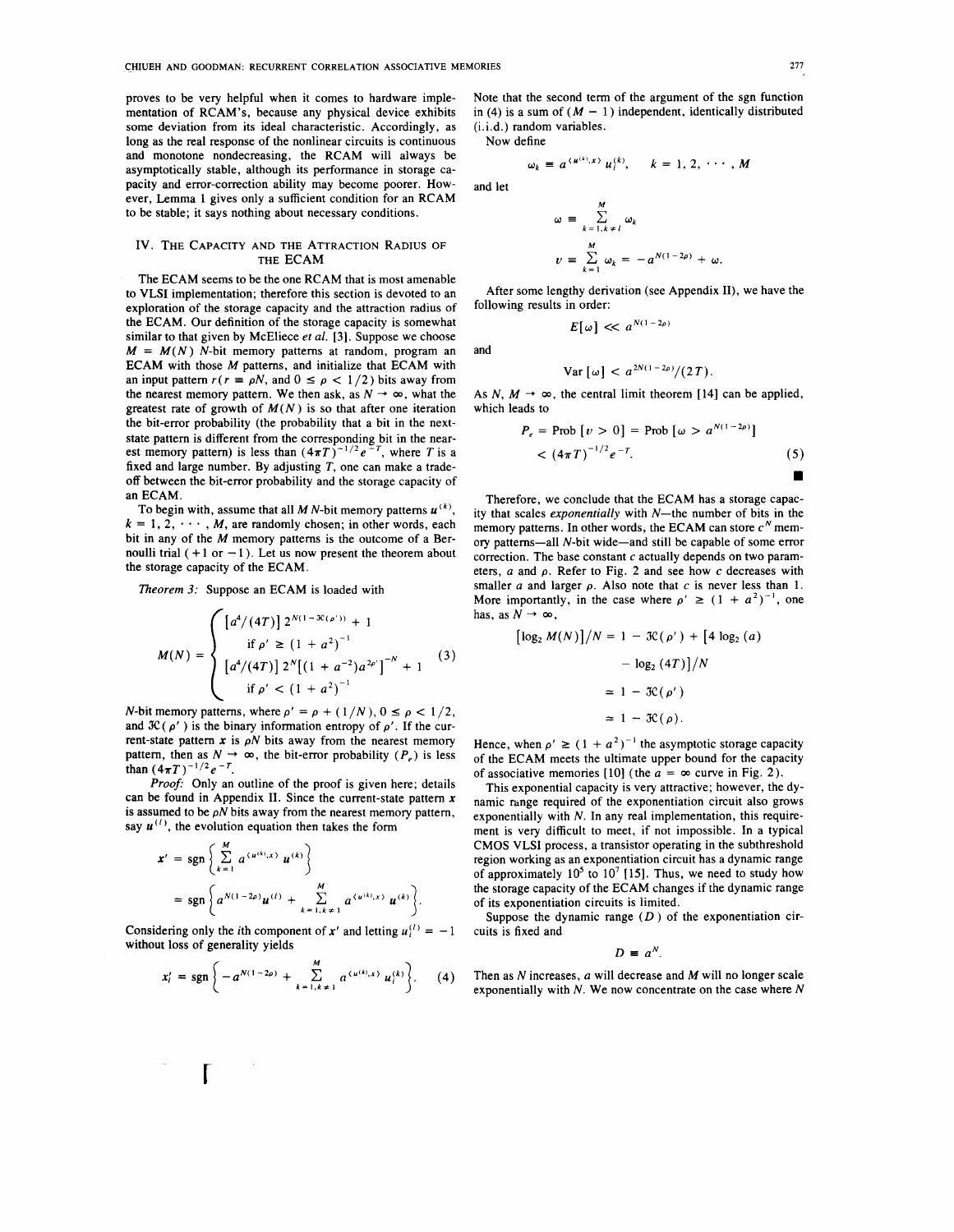

Fig. 2. Relationship of the base constant *c* and the two parameters, *a* and  $\rho$ . The ECAM has an exponential storage capacity that is proportional to  $c^N$ .

approaches infinity. Since N is very large and D is fixed, *a* will be near 1. Let

$$
a = 1 + \mu
$$

where  $\mu$  is a small positive number; then

$$
\log D = N \log a = N \log (1 + \mu) \simeq N\mu.
$$

As *a* approaches 1,  $\rho'$  will be less than  $(1 + a^2)^{-1}$  in practically all cases (remember that  $\rho < 1/2$  and  $\rho' = \rho + 1/N$ ); therefore, only the second formula in (3) need be considered. It follows that with fixed  $D$  and as  $N$  approaches infinity,

$$
M(N) = [a^4/(4T)] 2^N [(1 + a^{-2})a^{2\nu}]^{-N}
$$
  
\n
$$
\approx [a^4/(4T)] 2^N [(2 - 2\mu)(1 + 2\rho'\mu)]^{-N}
$$
  
\n
$$
\approx [a^4/(4T)] (1 + [N\mu(1 - 2\rho')]/N)^N
$$
  
\n
$$
\approx [a^4/(4T)] e^{N\mu(1 - 2\rho)}
$$
  
\n
$$
\approx [a^4/(4T)] D^{1 - 2\rho}.
$$
 (6)

From the above equation, one sees that the asymptotic storage capacity of the ECAM is proportional to the dynamic range  $(D)$ when the required attraction radius  $(\rho)$  is 0. However, as the attraction radius is increased, the storage capacity decreases. These findings are not at all discouraging since they say that the ECAM can be only as good as one of its components-the exponentiation circuit.

#### **V. SIMULATION RESULTS**

Simulations have been conducted in order to confirm the theoretical results about the storage capacity of the ECAM. We let  $a = 2$  and randomly choose ten sets of M N-bit memory patterns. For each set of M memory patterns, program an ECAM with these *M* patterns. For each ECAM, 100 initial-state patterns are generated by randomly picking a memory pattern and flipping d bits. They are then fed to the ECAM and the ECAM is allowed to run until it becomes stable. The resulting fixed point is then compared with the original memory pattern, and

> r  $\mathbf{T}$



Fig. 3. Normalized attraction radius ( $\rho$ ,  $\rho = r/N$ ) versus number of stored memory patterns (*M*) in the ECAM, Curve A:  $N = 32$ . Curve B:  $N = 48$ . Curve *C*:  $N = 64$ . Curve *D*:  $N = 80$ .

the run is called a *success* if they match, a *failure* otherwise. The number of successes out of 1000 runs is then collected. If this number is greater than 998, we say that loaded with *M*  memory patterns, the ECAM can tolerate d errors. The largest *d* for a fixed *M* is called the *attraction radius* ( *r).* 

In Fig. 3, the normalized attraction radius ( $\rho$ ,  $\rho = r/N$ ) is plotted against the number of memory patterns ( *M* ) for various N. Note that if a horizontal line is drawn across the plot, it will intersect the four curves in the figure at points with equidistant intervals. Since the four curves correspond to the cases where N increases linearly, the previous observation implies that for a fixed  $\rho$  the storage capacity of the ECAM scales exponentially with  $N$ , confirming Theorem 3. Next we fix  $N$  at 32 and vary the dynamic range of the exponentiation circuits. Fig. 4 illustrates how the relationship between the attraction radius  $(r)$  and the number of loaded memory patterns  $(M)$  changes for different dynamic ranges when  $N = 32$ . As one can easily see, the curves intersect the vertical axis ( $r = 1$ ) at four points, each of which is approximately twice as large as the point before. Since the dynamic ranges of these four curves double successively, the storage capacity of the ECAM is thus proportional to the dynamic range of the exponentiation circuits for fixed N. Furthermore, if one draws a vertical line at larger *r,* it again intersects the four curves at points equidistantly apart, although with a smaller interval than the previous case. Therefore, we conclude that the previous result about the storage capacity of the ECAM with fixed-dynamic-range exponentiation circuits (i.e., (6)) is valid.

#### VI. VLSI IMPLEMENTATION OF THE ECAM

In the previous sections, we have introduced a model for the recurrent correlation associative memories. We addressed, in particular, the case where the weighting functions are exponential, namely, the ECAM. The evolution equation of the ECAM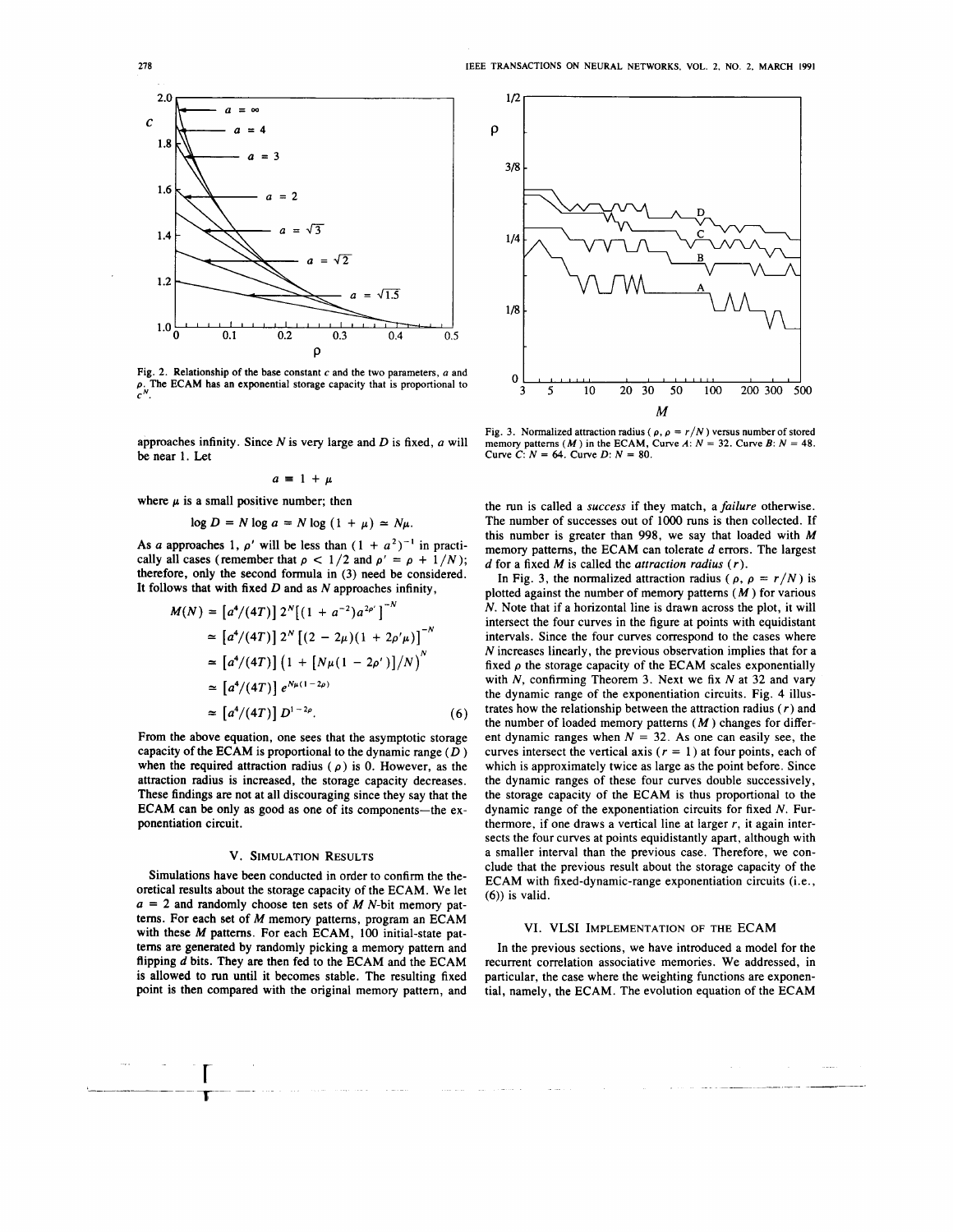

Fig. 4. Number of stored memory patterns  $(M)$  versus attraction radius  $(r)$  of the ECAM with  $N = 32$  and fixed dynamic range, D. Curve A: D  $= 2<sup>4</sup>$ . Curve *B*: *D* = 2<sup>5</sup>. Curve *C*: *D* = 2<sup>6</sup>. Curve *D*: *D* = 2<sup>7</sup>.

is given by

$$
x' = \text{sgn}\left\{\sum_{k=1}^{M} a^{\langle u^{(k)}, x \rangle} u^{(k)}\right\} \tag{7}
$$

where *a* is a constant greater than 1.

The ECAM chip we have designed is *programmable;* that is, one can change the set of memory patterns stored in an ECAM chip at will. To perform an associative recall, one first loads a set of memory patterns onto the chip. The chip is then switched to the associative recall mode, and an input pattern is presented to the ECAM chip. The ECAM chip then computes the nextstate pattern according to (7) and presents it at the output port of the chip. No clock signal is necessary since after the internal circuits have settled the components of the next-state pattern appear in parallel at the output port. Feedback is easily incorporated by connecting the output port to the input port. Details on the circuits of the ECAM chip have previously been presented [16). Here, only a brief description of the chip is given.

## *A. Design of the ECAM Circuits*

From the evolution equation of ECAM, one notices that there are essentially three operations that need to be carried out:

- $\bullet \ \langle u^{(k)}, x \rangle$ : correlation computation;
- $\sum_{k=1}^{M} a^{(u^{(k)},x)} u^{(k)}$ : exponentiation, multiplication, and summation;
- sgn  $( \cdot )$ : thresholding.

r

For easy VLSI implementation, we designed a basic ECAM cell (see Fig. 5) that realizes all the aforementioned computations. An ECAM that holds  $M$  N-bit memory patterns can be constructed by replicating the basic ECAM cell M times in the vertical direction and N times in the horizontal direction.

A voltage-divider circuit consisting of NMOS transistors working as controlled resistors (linear resistors or open circuits) computes the correlation between the input pattern *x* and a



Fig. 5. Circuit diagram of the basic ECAM cell.

memory pattern  $u^{(k)}$ . The output voltage ( $V_{ux}^{(k)}$ ) is proportional to the number of positions at which x and  $\mathbf{u}^{(k)}$  match. The maximum output voltage is controlled by an externally supplied voltage  $V_{BB}$ .

The exponentiation function is implemented by an **NMOS**  transistor whose gate voltage is set to  $V_{ax}^{(k)}$ . If  $V_{BB}$  is set to be around the threshold voltage  $(V_{TH})$ , the NMOS transistor is in the subthreshold region, where its drain current depends exponentially on its gate-to-source voltage [ 17). Since the multiplier  $u_i^{(k)}$  is either +1 or -1, the multiplication is done by forming two branches, each made up of a pass transistor in series with an exponentiation transistor. One of the two pass transistors is controlled by  $u_i^{(k)}$ , the other by the complement of  $u_i^{(k)}$ . Summation of *M* terms in the evolution equation is done by current summing. The final results are two currents,  $I_i^+$  and  $I_i^-$ .

The thresholding is done by comparing these two currents, which can be implemented by the top portion of a differential amplifier. The result of that comparison determines the sign of the *i*th bit of the next-state pattern,  $x_i'$ .

## *B. The ECAM Chip and Test Results*

The complete **ECAM** chip includes  $32 \times 24$  **ECAM** cells, read/write circuit, sense amplifiers, row decoders, and 1/0 multiplexers. It is then fabricated on a  $3 \mu$ m CMOS process; the total chip area is  $47 \text{ mm}^2$ . Since all circuits in the ECAM chip, including the exponentiation transistors, would function normally when they are scaled down, one can fabricate higher capacity ECAM chips using more advanced technologies, e.g., 1  $\mu$ m CMOS technology.

The ECAM chip has been fully tested and the results show that the chip performs almost as well as a computer simulation of the ECAM. Fig. 6 illustrates the testing results of the ECAM chip. The number of successful associative recalls in 1000 trials is plotted against the number of errors in input patterns for the following four cases: 1) a simulation with  $a = 2$ ; 2) The ECAM chip with  $V_{BB} = 5 \text{ V}$ ; 3)  $V_{BB} = 2 \text{ V}$ ; and 4)  $V_{BB} = 1 \text{ V}$ . As the number of errors increases, the number of successes decreases. Also, one notices that the simulated ECAM is by far the best case, which is expected because the ECAM chip is only an approximation of the ECAM model and thus will definitely do worse.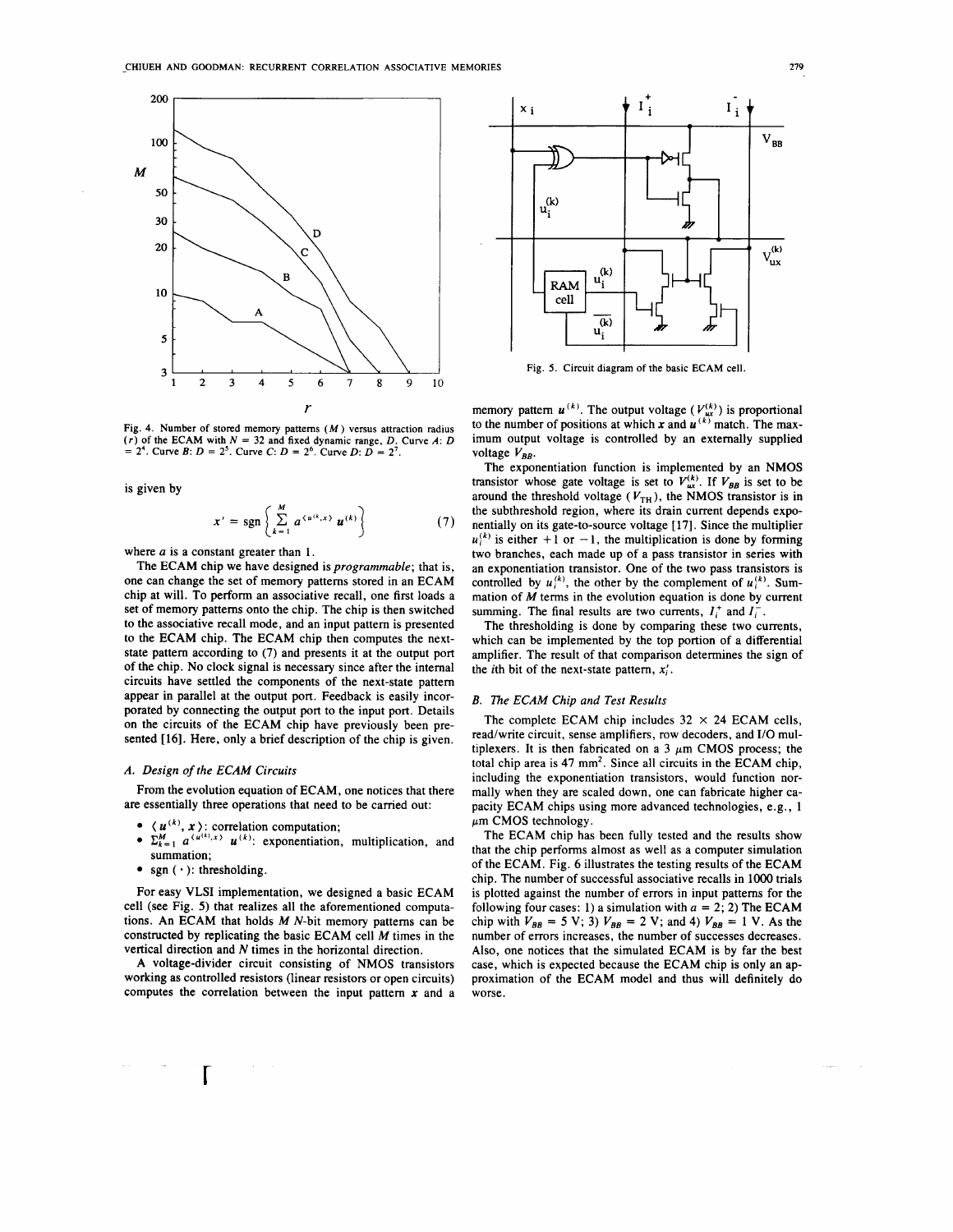

Fig. 6. Error-correcting ability of the ECAM chip with different  $V_{BB}$  and an ECAM simulation with *a* = 2.

The best performance of the ECAM chip occurs when  $V_{BB}$  is set to 2 V, which is about twice the threshold voltage. This phenomenon arises from two contradicting effects brought about by increasing  $V_{BB}$ . On the one hand, increasing  $V_{BB}$  increases the dynamic range of the exponentiation transistors in the **ECAM** chip, thus improving the error-correcting ability of the **ECAM** chip. On the other hand, as  $V_{BB}$  increases beyond the threshold voltage, the exponentiation transistors leave the subthreshold region and may enter saturation, where the drain current is approximately proportional to the *square* of the gateto-source voltage. Since the second-order correlation associative memory in general possesses a smaller storage capacity than the ECAM, one would expect that with a fixed number of memory patterns, the ECAM should do better than the second-order correlation associative memory. To sum up, two contradicting effects are going on as  $V_{BB}$  is raised. One tends to enhance the performance of the ECAM chip, while the other tends to degrade it. A compromise between these two effects is reached, and the best performance is achieved when  $V_{BB} = 2 \text{ V}$ .

In the case when  $V_{BB} = 2$  V, the drain current versus gateto-source voltage characteristic of the exponentiation transistors is actually a hybrid of a square function and an exponentiation function. At the bottom it is exponential, and it gradually flattens out to a square function once the gate-to-source voltage becomes larger than the threshold voltage. Since the overall characteristic is still continuous and monotone increasing, the **ECAM** chip operating at  $V_{BB} = 2$  V is asymptotically stable.

#### C. *A Vector-Quantization Example*

**r T--**

We have tested the speed of the ECAM chip using binaryimage vector quantization as an example problem. Vector quantization is a means of data compression (source coding) on information to be transmitted or stored, e.g., speech waveforms or images [18]. In principle, given a set of code words and an input, a vector quantizer should find the nearest code word to the input. Then only the index of the nearest code word is transmitted or stored instead of the information itself. Usually, the number of possible code words is much smaller than the number of possible information patterns, thereby reducing the required transmission/storage bandwidth.

Each pixel in the test images is either black or white. At first, input images were partitioned into  $4 \times 4$  blocks, and each block was vector-quantized by the ECAM chip. A set of 32 code words are chosen, and they correspond to all-white, all-black, horizontal-edge, vertical-edge, and diagonal-edge blocks. Note that the choice of these code words was totally heuristic and not

optimized in any way since the objective of this experiment was to apply the ECAM chip to solve a real problem and to measure the speed of the chip. The ECAM chip was programmed with these code words, and  $4 \times 4$  blocks from a binary image were fed to the ECAM chip one at a time. The nearest code word to each input block then appeared at the output of the **ECAM** chip. The indices of those code words could then be transmitted or stored, achieving a compression ratio of 16/5. A reconstructed image was formed by replacing each block by the nearest code word. However, there are times when the output pattern of the ECAM chip is not a code word; in this case an all-white block is generated instead. Fig. 7 illustrates an original binary image and its ECAM-chip-reconstructed image. It is obvious that the reconstructed binary image is not as good as the original; yet this is the price paid for reduced bandwidth. In addition, any real application would optimize the code words for less distortion.

Working on the above task, the ECAM chip performed one associative recall operation on a 4  $\times$  4 block in less than 3  $\mu$ s (this includes the communication time between the ECAM chip and the controlling computer). This projects to about 49 ms for a  $512 \times 512$  binary image, or more than 20 images per second-fast enough for real-time applications. If one simulates the ECAM on a serial digital computer, it would take approximately 3072 simple instructions (multiply or add instructions) plus other complex operations for the computer to perform one associative recall operation. Therefore, in terms of associative recall operations the ECAM chip runs faster than a 1024 **MIPS**  serial digital computer.

#### **VII.** CONCLUSION

In this paper, we have proposed a model for a group of associative memories called the recurrent correlation associative memories. We also proved that these **RCAM's** are asymptotically stable as long as their weighting functions are continuous and monotone nondecreasing. In particular, a new high-capacity **RCAM** called the exponential correlation associative memory (ECAM) was presented. We have also shown that the asymptotic storage capacity of the ECAM scales *exponentially*  with the length of memory patterns. It was also found that under certain conditions the asymptotic storage capacity of the ECAM meets the ultimate upper bound for the capacity of associative memories. Nevertheless, in order to store  $M N$ -bit memory patterns, one needs  $M \times N$  connection weights, *M* exponentiation nodes, and *N* hard-limiter neurons. Hence, to store an exponential number of memory patterns, exponential hardware complexity is required. We believe that this is not discouraging since it means only that one can store as much information in the ECAM as one's hardware allows. Moreover, the asymptotic storage capacity of the ECAM with fixed dynamic range in its exponentiation nodes is found to be proportional to that dynamic range.

Simulation results confirming the theoretical findings about the attraction radius and the storage capacity of the ECAM were also presented. A VLSI chip based on the ECAM model was fabricated and tested. The ECAM chip was shown to perform almost as well as the computer simulation of the ECAM. The speed of the chip was measured by employing it to do vector quantization on binary images. It was found that the ECAM chip can process binary images in real time, i.e., about 20-30 images every second.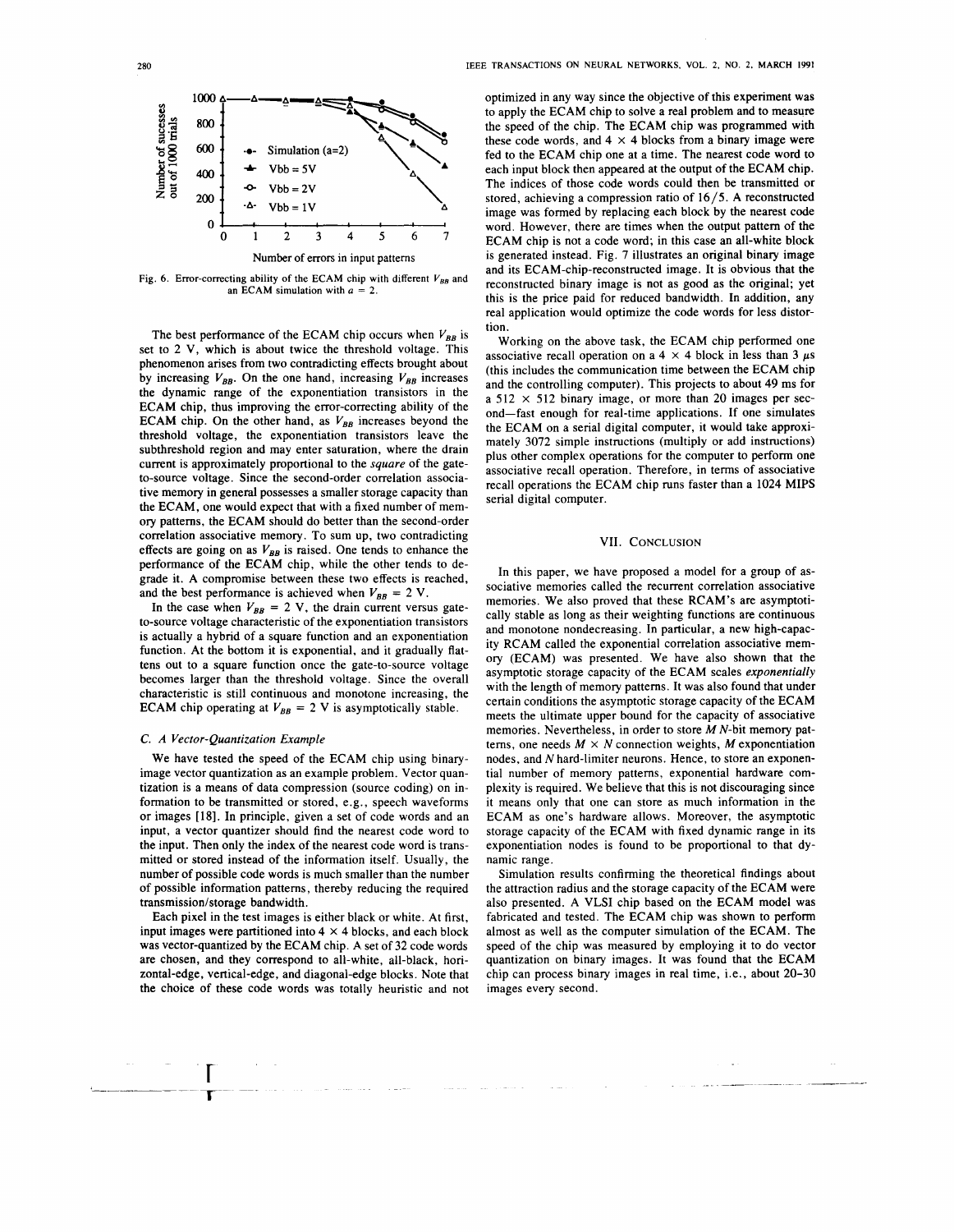

Fig. 7. Comparison of (a) the original girl image and (b) the reconstructed girl image after vector quantization by the ECAM chip.

## APPENDIX I

*Lemma 1:* Let  $f(t)$  be continuous and monotone nondecreasing over  $[-N, N]$ ; then the RCAM with the following evolution equation,

$$
x' = \text{sgn}\left\{\sum_{k=1}^M f(\langle \boldsymbol{u}^{(k)}, \boldsymbol{x}\rangle) \cdot \boldsymbol{u}^{(k)}\right\}
$$

is stable in both synchronous and asynchronous (sequential) update modes.

Proof: At first, define

define  

$$
g(x) = \int^x f(t) dt.
$$

By the mean-value theorem, for any *x* and *y*,  $y \neq x$ , there exists some *z* lying between *x* and y so that

$$
g(y) - g(x) = g'(z) \cdot (y - x) = f(x) \cdot (y - x).
$$

By the assumption that  $f(t)$  is monotone nondecreasing, we have the following inequality:

$$
g(y) - g(x) \ge f(x) \cdot (y - x) \quad \forall x, y.
$$

Now let the Liapunov ("energy") function of the RCAM be defined as

$$
E(x) = -\sum_{k=1}^{M} g(\langle u^{(k)}, x \rangle).
$$

Suppose all neurons now update themselves according to the above evolution equation at the same time; the difference in the Liapunov function between the current state and the next state is then given by

$$
\Delta E = E(x') - E(x)
$$
  
= 
$$
-\sum_{k=1}^{M} [g(\langle u^{(k)}, x' \rangle) - g(\langle u^{(k)}, x \rangle)]
$$

r

$$
\leq -\sum_{k=1}^{M} f(\langle u^{(k)}, x \rangle) \cdot [\langle u^{(k)}, x' \rangle - \langle u^{(k)}, x \rangle]
$$
\n
$$
= -\sum_{k=1}^{M} f(\langle u^{(k)}, x \rangle) \cdot \langle u^{(k)}, x' - x \rangle
$$
\n
$$
= -\sum_{k=1}^{M} f(\langle u^{(k)}, x \rangle) \cdot \sum_{i=1}^{N} [u_i^{(k)} \cdot (x_i' - x_i)]
$$
\n
$$
= -\sum_{i=1}^{N} \left[ \left\{ \sum_{k=1}^{M} f(\langle u^{(k)}, x \rangle) u_i^{(k)} \right\} \cdot (x_i' - x_i) \right]
$$
\n
$$
\leq 0.
$$

The last inequality comes about because  $x'_i$  and  $\sum_{k=1}^{M} f(x_i, u^{(k)})$ ,  $x$ )  $u_i^{(k)}$  are of the same sign. Also,  $x_i'$  and  $(x_i' - x_i)$  are of the  $f(x)$   $u_i$  are of the same sign. Also,  $x_i$  and  $(x_i - x_i)$  are of the same sign if  $x'_i \neq x_i$ . Moreover, if  $\Delta E = 0$ , then for  $i = 1, 2$ , same sign if  $x_i \neq x_i$ . Moreover, if  $\Delta E = 0$ , then for  $i = 1, 2, ...$ ,  $N$  either  $x'_i = x_i$  or  $x'_i \neq x_i$  and  $\sum_{k=1}^{M} f(\langle u^{(k)}, x \rangle) u_i^{(k)}$ = 0. Note that in the latter case  $x'_i = +1$  and  $x_i = -1$ . Hence, after a finite number of  $-1$  or  $+1$  changes, no more state changes are possible if  $\Delta E = 0$ . Also, note that E is bounded from below; therefore, the RCAM eventually becomes stable at a fixed point. By the same token, if only one neuron updates itself in every iteration, the RCAM also converges to a fixed point.

## APPENDIX II

*Theorem 3:* Suppose an ECAM is loaded with

$$
M(N) = \begin{cases} \left[a^4/(4T)\right] 2^{N(1-3C(\rho'))} + 1 \\ \text{if } \rho' \ge \left(1+a^2\right)^{-1} \\ \left[a^4/(4T)\right] 2^N \left[\left(1+a^{-2}\right) a^{2\rho'}\right]^{-N} + 1 \\ \text{if } \rho' < \left(1+a^2\right)^{-1} \end{cases}
$$

N-bit memory patterns, where  $\rho' = \rho + (1/N)$ ,  $0 \le \rho < 1/2$ , and  $\mathfrak{IC}(\rho')$  is the binary information entropy of  $\rho'$ . If the current-state pattern  $x$  is  $\rho N$  bits away from the nearest memory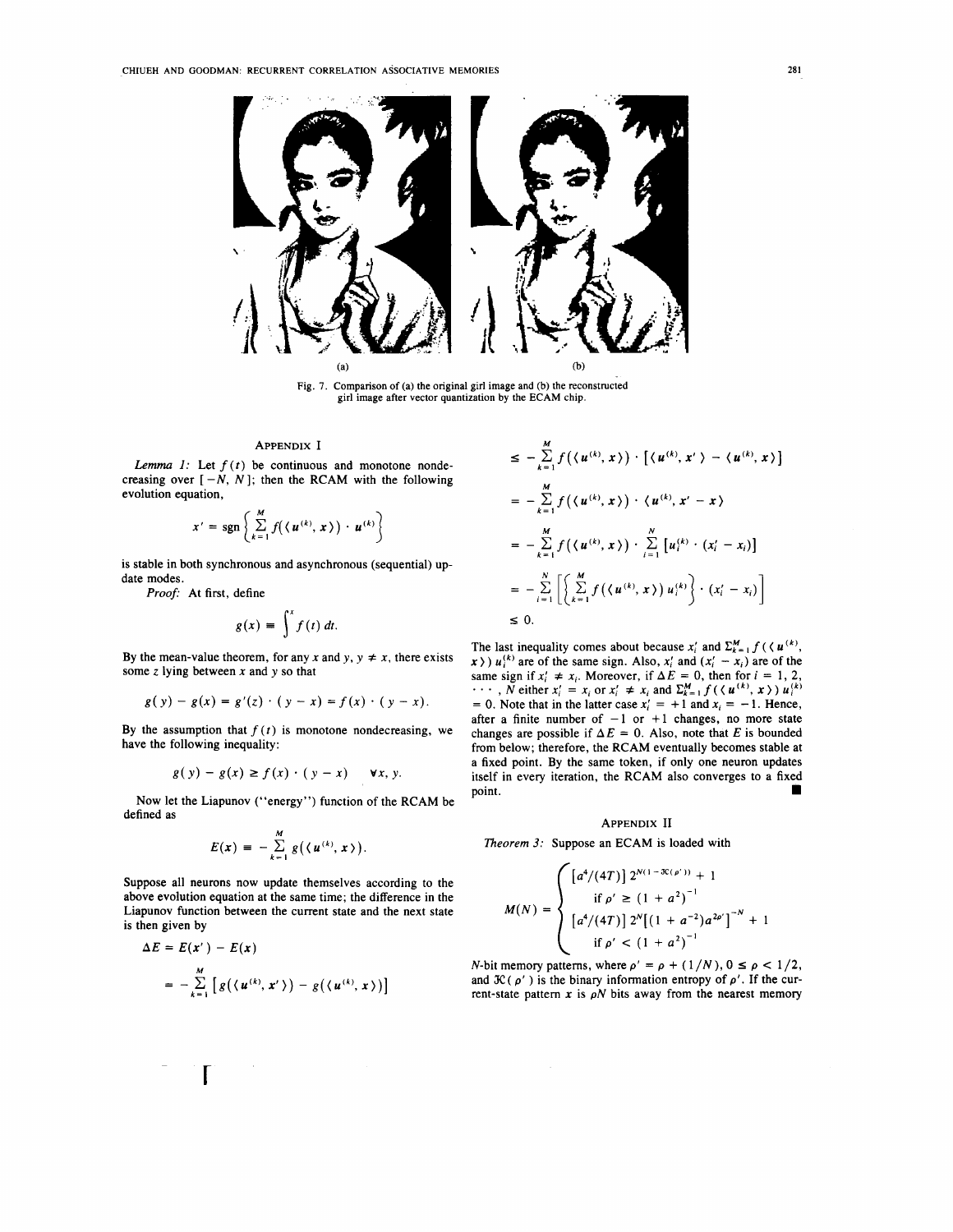pattern, then as  $N \to \infty$ , the bit-error probability  $(P_e)$  is less than  $(4\pi T)^{-1/2}e^{-T}$ .

*Proof:* For a given  $\rho$ ,  $0 \le \rho < 1/2$ , suppose the ECAM is initialized with an N-bit bipolar  $(+1 \text{ or } -1)$  state pattern x that is  $r(r = \rho N)$  bits away from the nearest memory pattern, say  $\mathbf{u}^{(l)}$ ; in other words,

$$
x = u^{(l)} + e
$$

where  $e$  has  $r$  nonzero ( $+2$  or  $-2$ ) components. Assume, without loss of generality, that  $u_i^{(l)} = -1$ ; the *i*th component of *x'* is then given by

$$
x'_{i} = \text{sgn}\left\{-a^{N(1-2\rho)} + \sum_{k=1, k\neq i}^{M} a^{(u^{(k)}, x)} u_{i}^{(k)}\right\}.
$$

Now define

 $\omega$ 

$$
\equiv a^{\langle u^{(k)},x\rangle} u_i^{(k)}, \qquad k=1,2,\cdots,M
$$

and let

$$
\omega = \sum_{k=1, k \neq l}^{M} \omega_k
$$
  

$$
\upsilon = \sum_{k=1}^{M} \omega_k = -a^{N(1-2\rho)} + \omega.
$$

Since  $\boldsymbol{u}^{(l)}$  is the nearest memory pattern to x, all other ( $\boldsymbol{M}$  -1) memory patterns must be at least  $r + 1$  bits away from  $x$ . Now define

$$
r' \equiv r + 1 \quad \text{and} \quad \rho' \equiv r'/N = \rho + (1/N).
$$

Furthermore, the bit-error probability is larger for the case where  $x_i \neq u_i^{(l)}$  ( $e_i = +2$ ) than when  $x_i = u_i^{(l)}$  ( $e_i = 0$ ); hence only the former case will be studied. The probability distribution function of the random variable  $\omega_1$  when  $e_i = +2$  (i.e.,  $x_i$ )  $= +1$ ) can be formulated as

Prob 
$$
[\omega_1 = a^{N-2j}]
$$
  
\n
$$
= (1/K) \binom{N-1}{j}, \quad j = r', r' + 1, \cdots, N-1
$$
\nProb  $[\omega_1 = -a^{N-2j-2}]$   
\n
$$
= (1/K) \binom{N-1}{j}, \quad j = r' - 1, r', \cdots, N-1.
$$

The first formula applies to the case where  $u_i^{(1)} = +1$  and  $u^{(1)}$ and x differs at j positions, while the second applies to the case where  $u_i^{(1)} = -1$  and  $u^{(1)}$  and x differ at  $j + 1$  positions. The constant *K* is a normalizing factor and

$$
K = \sum_{j=r'}^{N-1} {N-1 \choose j} + \sum_{j=r'-1}^{N-1} {N-1 \choose j} = \sum_{j=r'}^{N-1} {N-1 \choose j} + {N-1 \choose j-1} + {N-1 \choose N-1} = \sum_{j=r'}^{N-1} {N \choose j} + {N \choose N} = \sum_{j=r'}^{N} {N \choose j}.
$$

Note that  $\rho < 1/2$ ; hence  $r' = \rho N + 1 \leq \lceil N/2 \rceil$  and

 $\mathcal{A}^{\mathcal{A}}$  and  $\mathcal{A}^{\mathcal{A}}$ 

$$
K \geq \sum_{j=\lceil N/2 \rceil}^{N} {N \choose j} \geq 2^{N-1}.
$$
 (8)

Next let us bound the expectation of 
$$
\omega_1
$$
 from above:  
\n
$$
E[\omega_1] = (1/K) \left\{ \sum_{j=r'}^{N-1} {N-1 \choose j} a^{N-2j} - \sum_{j=r'-1}^{N-1} {N-1 \choose j} a^{N-2j-2} \right\}
$$
\n
$$
< 2^{-(N-1)} a^N \left\{ \sum_{j=r'}^{N-1} {N-1 \choose j} a^{-2j} \right\}
$$
\n
$$
< 2^{-(N-1)} a^N \left\{ \sum_{j=r'}^{N} {N \choose j} a^{-2j} \right\}.
$$

In order to express the upper bound analytically, the Chernoff method is applied. Multiplying each term in the summation by a number greater than or equal to  $1(e^{i(1-r)})$ ,  $t \ge 0$ ) and summing from  $j = 0$  instead of from  $j = r'$  gives

$$
E[\omega_1] < 2^{-(N-1)} a^N \left\{ \sum_{j=0}^N \binom{N}{j} a^{-2j} e^{t(j-r')} \right\}
$$
\n
$$
< 2^{-(N-1)} a^N e^{-tr'} \left\{ \sum_{j=0}^N \binom{N}{j} (a^{-2} e^t)^j \right\}
$$
\n
$$
= 2^{-(N-1)} a^N e^{-tr'} (1 + a^{-2} e^t)^N, \quad \text{where } t \ge 0.
$$

Similarly, the expectation of 
$$
\omega_1^2
$$
 can be bounded from above:  
\n
$$
E[\omega_1^2] = (1/K) \left\{ \sum_{j=r'}^{N-1} {N-1 \choose j} a^{2N-4j} + \sum_{j=r'-1}^{N-1} {N-1 \choose j} a^{2N-4j-4} \right\}
$$
\n
$$
= (a^{2N}/K) \left\{ \sum_{j=r'}^{N-1} {N-1 \choose j} a^{-4j} + \sum_{j=r'}^{N} {N-1 \choose j-1} a^{-4j} \right\}
$$
\n
$$
= (a^{2N}/K) \left\{ \sum_{j=r'}^{N} {N \choose j-1} a^{-4j} \right\}
$$
\n
$$
< 2^{-(N-1)} a^{2N} \left\{ \sum_{j=r'}^{N} {N \choose j} a^{-4j} \right\}
$$
\n
$$
< 2^{-(N-1)} a^{2N} \left\{ \sum_{j=0}^{N} {N \choose j} a^{-4j} e^{t(j-r')} \right\}
$$
\n
$$
= 2^{-(N-1)} a^{2N} e^{-tr'} (1 + a^{-4} e')^N, \text{ where } t \ge 0.
$$

Accordingly, the variance of  $\omega_1$  is

$$
\begin{aligned} \text{Var} \left[ \omega_1 \right] &= E \left[ \omega_1^2 \right] - E \left[ \omega_1 \right]^2 \\ &\le E \left[ \omega_1^2 \right] \\ &< 2^{-(N-1)} a^{2N} e^{-tr'} (1 + a^{-4} e'), \qquad \text{where } t \ge 0. \end{aligned}
$$

Since  $\omega$  is the sum of  $(M - 1)$  i.i.d. random variables, the expectation and the variance of  $\omega$  are both ( $M - 1$ ) times those of  $\omega_1$ ; namely,

$$
E[\omega] = (M - 1)E[\omega_1]
$$
  
<  $(M - 1)2^{-(N-1)}a^N e^{-tr'}(1 + a^{-2}e^t)^N$ , (9)  
where  $t \ge 0$ 

and the second second in the second second in the second second second in the second second second second second second second second second second second second second second second second second second second second seco

$$
\mathcal{L}_{\mathcal{A}}(t)
$$

r **T--**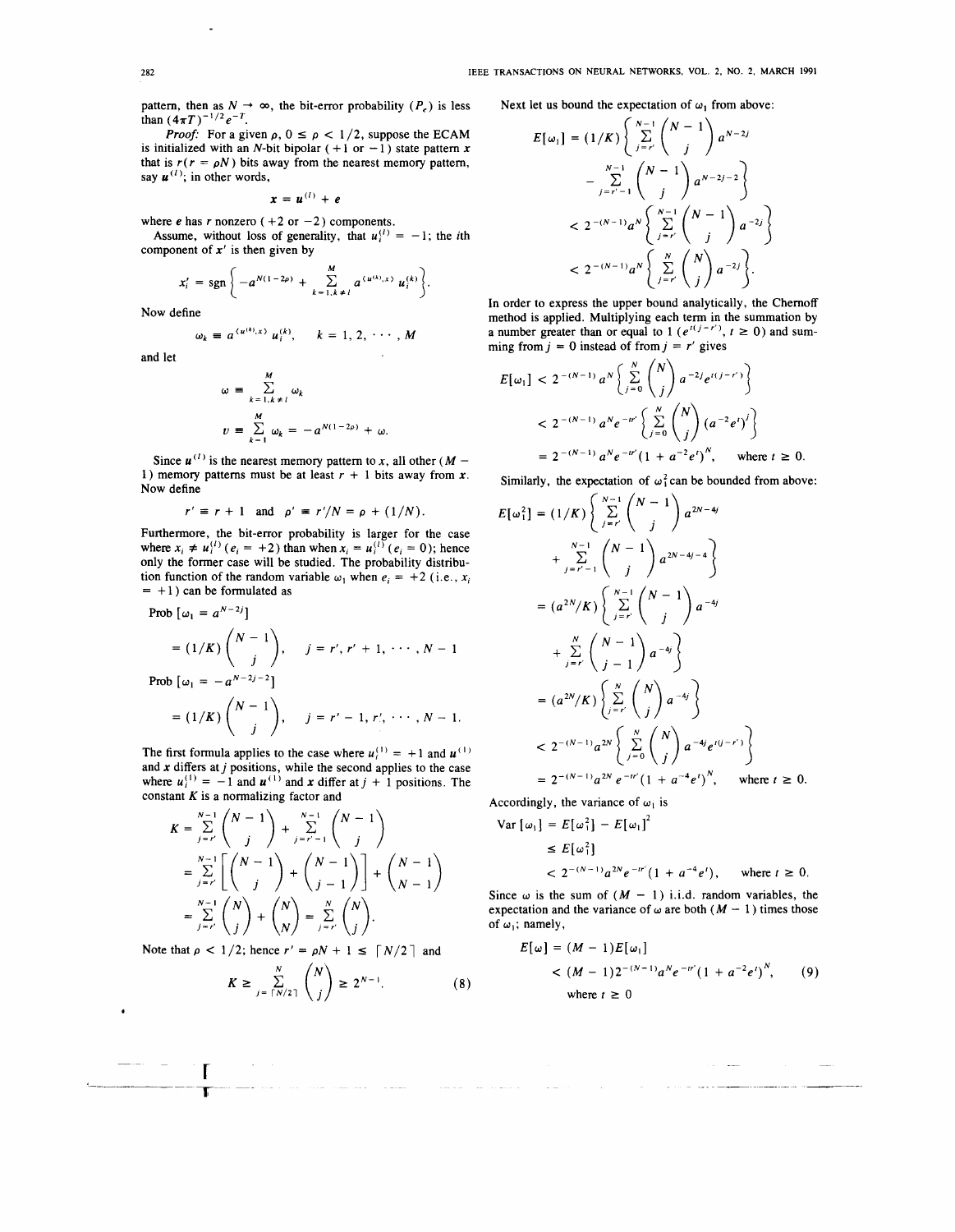~J:!IUEH AND GOODMAN: RECURRENT CORRELATION ASSOCIATIVE MEMORIES 283

Var [
$$
\omega
$$
] = ( $M - 1$ ) Var [ $\omega_1$ ]  
<  $(M - 1)2^{-(N-1)}a^{2N}e^{-tr'}(1 + a^{-4}e')^{N}$ , (10)  
where  $t \ge 0$ .

To estimate the bit-error probability, we need to deal with two cases separately. The first is for  $\rho' \ge (1 + a^2)^{-1}$ . Since (9) and (10) are valid for all nonnegative *t,* we can find an optimal *t* so that the right-hand sides of both inequalities are minimized. In (9), let

$$
e' = (a^2 \rho')/(1 - \rho')
$$
  
\n
$$
\geq [a^2/(1 + a^2)][1 - (1 + a^2)^{-1}]^{-1} = 1.
$$

Then

$$
E[\omega] < (M-1)2^{-(N-1)}a^N[(1-\rho')/(a^2\rho')]^{\rho^N}(1-\rho')^{-N}
$$
\n
$$
= (M-1)2^{-(N-1)}a^{N(1-2\rho')}(\rho')^{-\rho^N}(1-\rho')^{-(1-\rho')N}
$$
\n
$$
= 2(M-1)a^{N(1-2\rho')}2^{N(\Re(\rho')-1)}
$$

where  $\mathcal{X}(x) = -x \log_2 x - (1 - x) \log_2 (1 - x)$ , the binary information entropy of  $\rho'$ . Assume that  $\overline{T}$  is large and let

$$
M(N) = [a^4/(4T)] 2^{N(1-3C(\rho'))} + 1.
$$
 (11)

It then follows that

$$
E[\omega] < \left[a^2/(2\,T)\right] a^{N(1-2\rho)} \ll a^{N(1-2\rho)}.\tag{12}
$$

Similarly, the variance of  $\omega$  can be bounded from above by substituting

$$
e' = (a^4 \rho')/(1 - \rho') \ge a^2 > 1
$$

in (10). Hence,

Then

Var 
$$
[\omega]
$$
  $< (M - 1)2^{-(N-1)}a^{2N(1-2\rho')}(\rho')^{-\rho'N}$   
\n $\cdot (1 - \rho')^{-(1-\rho')N}$   
\n $= 2(M - 1)a^{2N(1-2\rho')}2^{N(\mathcal{K}(\rho')-1)}$ .

Substituting  $(11)$  in the above equation yields

Var 
$$
[\omega]
$$
 <  $a^{2N(1-2\rho)}/(2T)$ . (13)

The second case is for  $\rho' < (1 + a^2)^{-1}$ . Substituting  $e' = 1$  in (9) gives

$$
E[\omega] < (M-1)2^{-(N-1)}a^N(1+a^{-2})^N
$$
  
=  $(M-1)2^{-(N-1)}a^{N(1-2\rho')} [(1+a^{-2})a^{2\rho'}]^{N}$ .

Now suppose that  $T$  is large and

r

$$
M(N) = [a^4/(4T)] 2^N [(1 + a^{-2})a^{2\rho'}]^{-N} + 1.
$$
 (14)

$$
E[\omega] < \left[a^2/(2T)\right] a^{N(1-2\rho)} \ll a^{N(1-2\rho)}.\tag{15}
$$

Next, an upper bound of Var  $[\omega]$  can be found by setting  $e^t$  $= a^2$  in (10):

Var [
$$
\omega
$$
]  $\leq$   $(M - 1)2^{-(N-1)}a^{2N(1-\rho')}(1 + a^{-2})^N$   
=  $(M - 1)2^{-(N-1)}a^{2N(1-2\rho')}[(1 + a^{-2})a^{2\rho'}]^{N}$ .

Combining (14) and the above equation leads to

Var 
$$
[\omega]
$$
 <  $a^{2N(1-2\rho)}/(2T)$ . (16)

We have shown in both cases that  $E[\omega]$  is significantly smaller than  $a^{N(1-2\rho)}$  when *T* is large and thus can be ignored

when compared with  $a^{N(1-2\rho)}$ . Also, Var [ $\omega$ ] is found to be bounded from above by the same quantity in both cases. **We**  now estimate the bit-error probability *(P,)* of the **ECAM,**  namely, the probability that  $v > 0$ . Since the random variable w is the sum of  $(M - 1)$  i.i.d. random variables, as N,  $M \rightarrow$  $\infty$ ,  $\omega$  can be approximated by a normal distribution (the central limit theorem (14]). Therefore,

$$
\begin{aligned} \text{Prob} \left[ v > 0 \right] &= \text{Prob} \left[ \omega > a^{N(1 - 2\rho)} \right] \\ &\simeq \text{Prob} \left[ \omega - E[\omega] > a^{N(1 - 2\rho)} \right] \\ &= Q(a^{N(1 - 2\rho)}/\sigma_{\omega}) < Q(\sqrt{2T}) \end{aligned} \tag{17}
$$

where  $\sigma_{\omega}$  is the standard deviation of  $\omega$  and

$$
Q(t)=\frac{1}{\sqrt{2\pi}}\int_t^{\infty}e^{-x^2/2}\,dx.
$$

Note that since *T* is fixed, we do not have to worry about the large-deviation problem in applying the central limit theorem. If *T* is large, we can use the asymptotic formula for  $Q(\cdot)$ :

$$
Q(t) \simeq \frac{1}{\sqrt{2\pi}} t^{-1} e^{-t^2/2}
$$

By the above formula and (17), one has

$$
P_e = \text{Prob} \left[ \nu > 0 \right] \\ < \left( 4\pi \, T \right)^{-1/2} e^{-T}. \tag{18}
$$

#### **REFERENCES**

- [1] J. J. Hopfield, "Neural network and physical systems with emergent collective computational abilities," *Proc. Nat. Acad. Sci.*  $U.S.$ , vol. 79, pp. 2554-2558, 1982.<br>[2] J. J. Hopfield, "Neurons with graded response ha
- computational properties like those of two-state neurons," *Proc.*
- *Nat. Acad. Sci. U.S.,* vol. 81, pp. 3088-3092, 1984. [3] R. J. McEliece, E. C. Posner, E. R. Rodemich, and S.S. Venkatesh, "The capacity of the Hopfield associative memory,"
- IEEE Trans. Inform. Theory, vol. IT-33, pp. 461-482, 1987.<br>[4] D. Psaltis and C. H. Park, "Nonlinear discriminant functions and associative memories, "in Neural Networks for Computing, J. S.<br>Denker, Ed. New York, NY: Ameri
- (5] A. Dembo and 0. Zeitouni, "High density associative memo-ries," in *Neural Information Processing Systems,* D. Z. Anderson, Ed. New York, NY: American Institute of Physics, 1988, pp. 211-218.
- [6] A. Dembo and 0. Zeitouni, "General potential surfaces and neural networks," *Phys. Rev. A,* vol. 37, no. 6, pp. 2134-2143, 1988.
- [7] **M. R.** Sayeh and J. Y. Han, "Pattern recognition using a neural
- 
- network," in *Proc. SPIE Cambridge Symp. Opt. and Optoelec.*<br>
Eng. (Cambridge, MA), Nov. 1987.<br>
[8] T. D. Chiueh and R. M. Goodman, "High-capacity exponential<br>
associative memory," in *Proc. IEEE Int. Conf. Neural Networks*
- 
- Physics, 1988, pp. 184–191.<br>
[11] T. Kohonen, "Correlation matrix memories," IEEE Trans.<br>
Comput., vol. C-21, pp. 353–359, 1972.<br>
[12] J. A. Anderson, "A simple neural network generating an inter-<br>
active memory," Math. Bi
- 
- 

■